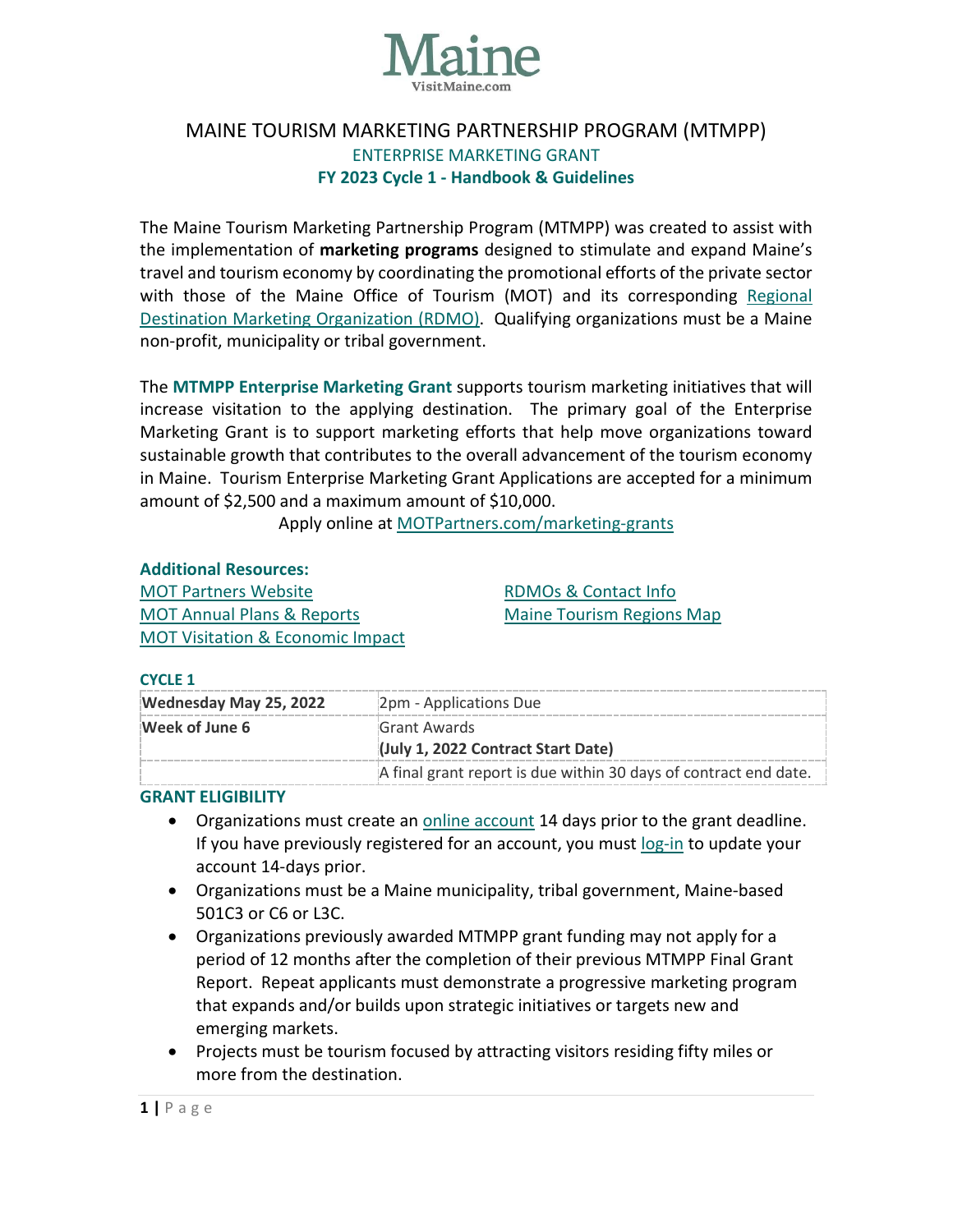- Events applying for this grant may not occur within 90 days of the grant contract start date (July 1, 2022).
- Organizations must be in good standing as of application deadline with the Secretary of State (not applicable for municipalities) [https://icrs.informe.org/nei](https://icrs.informe.org/nei-sos-icrs/ICRS)[sos-icrs/ICRS](https://icrs.informe.org/nei-sos-icrs/ICRS)
- A previous unsatisfactory grant history, for any reason, could immediately disqualify a grant application.

## **REQUIRED DOCUMENTS**

All applicants are required to provide the following:

- $\checkmark$  Brief history/overview of your organization and its mission; include local/regional collaborations with other organizations that will support and enhance the impact of your project and **how the organization plans to sustain the project after grant funding.**
- $\checkmark$  Complete **Marketing Plan** for project(s) including:
	- o Marketing Goals and Objectives that can produce measurable results
	- o Target Audience/Markets
	- o Detailed Marketing Tactics & Rationale
	- o Complete Budget including sources of all cash & in-kind match
	- o Project Timeline
- $\checkmark$  List of current board of directors with contact information. Municipalities must provide a list of selectpersons or city council members
- $\checkmark$  Three (3) letters of support. At least 2 letters must be from businesses who can speak to their anticipated benefit from the project. Letters cannot be from current board members or event sponsors.
- $\checkmark$  Letter of acknowledgement from your Regional Destination Marketing Organization (RDMO). For a list of RDMO representatives visit: <https://motpartners.com/partner-organizations/>
- $\checkmark$  Completed State of Maine Substitute W-9 & Vendor Authorization Form [https://www.maine.gov/osc/sites/maine.gov.osc/files/inline-files/vendor\\_ME\\_W9v5.pdf](https://www.maine.gov/osc/sites/maine.gov.osc/files/inline-files/vendor_ME_W9v5.pdf)
- $\checkmark$  Brief letter to MOT, stating your organization is prepared to accept the incorporation of "Rider B" in the final service contract. [Enterprise Grant Rider B](https://motpartners.com/wp-content/uploads/2021/11/Service-Contract-RiderB.pdf)

# **MATCHING FUNDS**

For the fiscal year 2023 (FY23), a 50% cash match is required in order to execute the most effective marketing plan with regional and community support. **All matching funds, cash and in-kind, must be clearly explained in the project budget.**

## **Examples of Cash Match**

- Grantee organization's own funds
- Sponsorships/corporate contributions
- Grant funding from another source
- Cash donations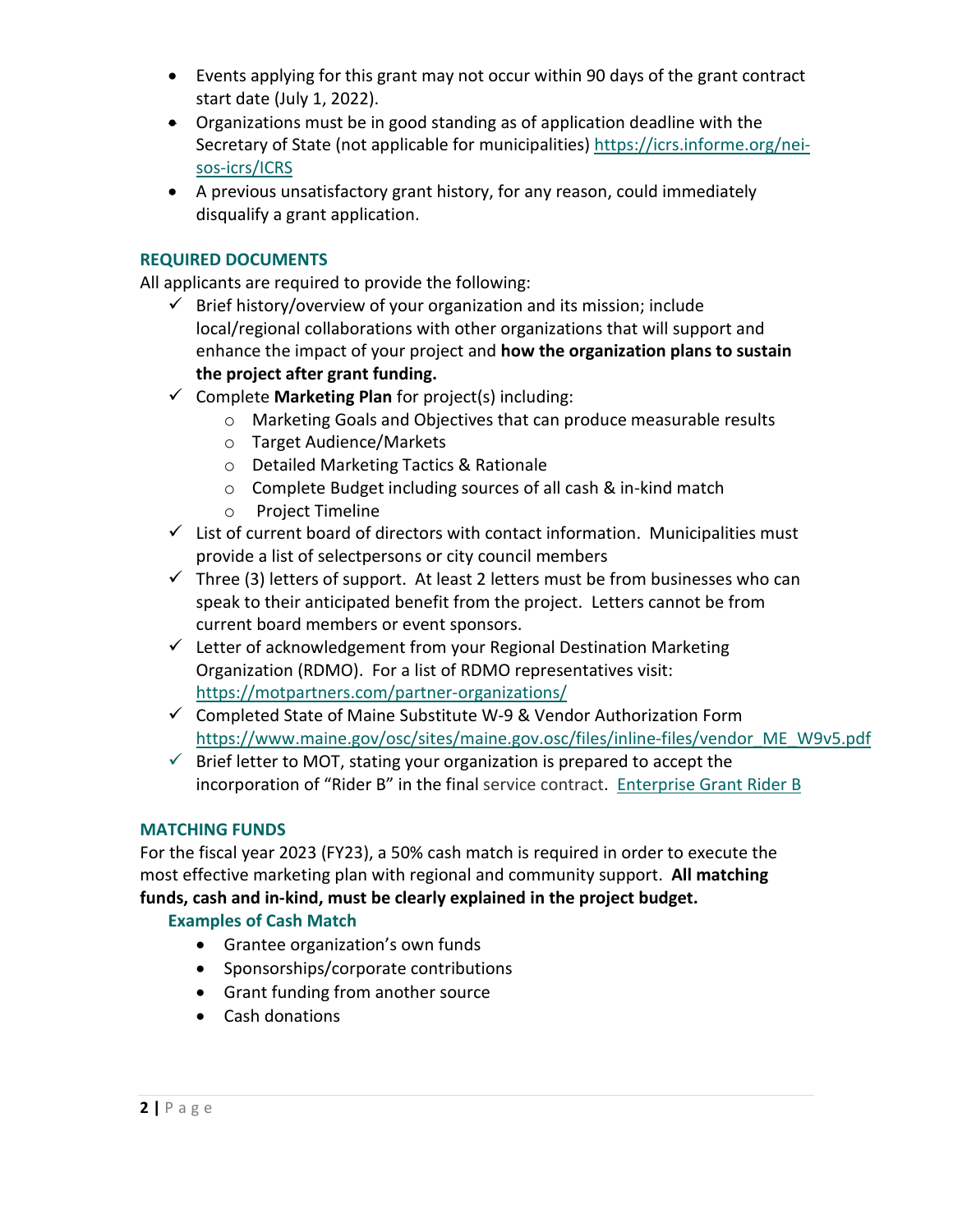#### Examples of In-kind Match

- Donated goods or services
- Administration time of organization's staff- must support the project within the application, above and beyond normal staff responsibilities.
- Volunteer services services and activities that support the project within the application

### **ELIGIBLE PROJECTS**

The following items are examples of eligible projects:

- Paid Advertising- Print, Broadcast, Digital, Out-of-Home, Paid Social Media
- Public & Media Relations Familiarization Tours, Media Events, Online Press Room, Content Development, Organic Social Media
- Existing Website Upgrades Mobilization, Content, Search Engine Optimization
- Asset Development Photography/Video Acquisition
- Fulfillment Brochures, Guides, Maps & Distribution
- Domestic & Canadian Leisure Travel & Trade Shows: Registration, Operation, Exhibit Redesign

### **INELIGIBLE PROJECTS**

- Administration costs including overhead
- New organizational websites, hosting
- Fundraising (raffles, giveaways, contests)
- Performance, exhibition, lecture fees
- Promotional products tents, banners, t-shirts, costumes, stickers, etc.
- Capital equipment, including rental equipment such as fencing, tents, stages, etc.
- Scholarships
- Professional development, conferences & training

#### **GENERAL CONTRACTUAL REQUIREMENTS**

- All invoicing to the MOT will be paid on a **reimbursement only** basis.
- Once the contract has been approved by the Division of Purchases, and the monies have been encumbered, the award recipient will be notified that work can begin. Potential awards cannot be obligated or expended until that date.
- All contracts will be signed for a period of no more than twelve (12) months.

#### **STATE LAWS AND REGULATIONS**

Funds awarded must be used in accordance with all applicable state laws and subject to contracting requirements as specified in  $Rider B$  of the contract. Grantees are not exempt from paying sales tax.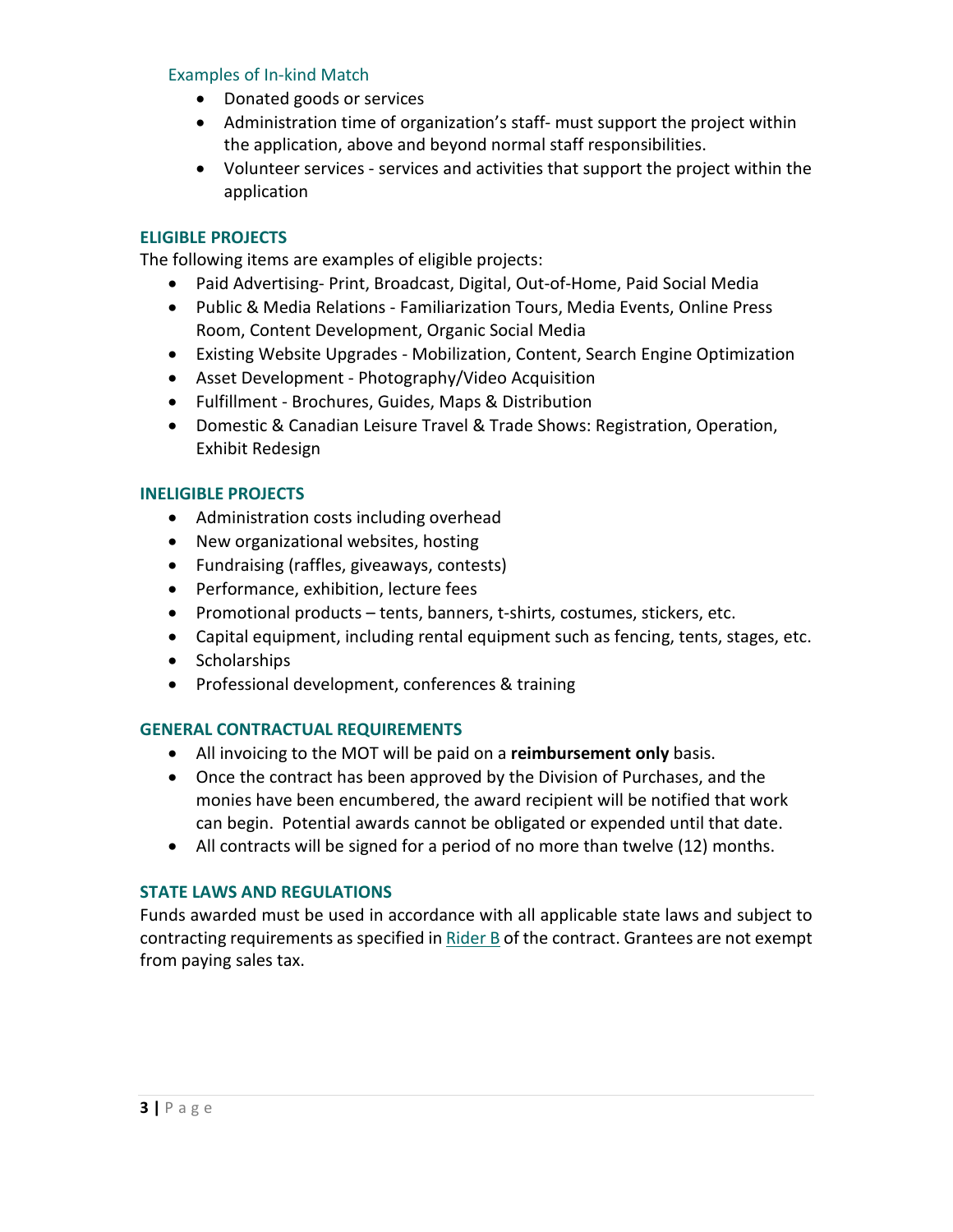#### **CREATIVE REQUIREMENTS**

- 1. Maine Brand The word "Maine" shall be prominent in all grant funded media, in accordance with the design guidelines of the MOT. The proper usage in other venues will be negotiated and pre-approved in writing with the MOT.
- 2. Maine Logo All printed materials, audio visual presentations, films or videos, television commercials, broadcast programs, websites and trade show materials must include the approved MOT logo in accordance with the design guidelines of the MOT. Logos can be downloaded from the MOT Tourism Partners website here:<https://motpartners.com/additional-resources/logos-and-graphics/>
- 3. MOT Website [www.visitmaine.com](http://www.visitmaine.com/) A link to the state's tourism website will be prominently displayed.
- 4. Events must be posted on [visitmaine.com](https://visitmaine.com/) website. Keep your websites up to date - even if it means a *"Save the Date"* is posted with the next year's dates and future information.

### **MEDIA REQUIREMENTS**

Forward any press releases, highlights, and other success stories related to your grant project to:

- Charlene Williams, Marshall Communications [cwilliams@marshallpr.com](mailto:cwilliams@marshallpr.com)
- Jennifer Geiger, Maine Office of Tourism [Jennifer.Geiger@maine.gov](mailto:Jennifer.Geiger@maine.gov)
- Hannah Collins, Maine Office of Tourism [Hannah.Collins@maine.gov](mailto:Hannah.Collins@maine.gov)

### **APPLICATION EVALUATION**

Grant applications are submitted for an overall technical review. The Technical Review Committee will review, provide comments and score each of the applications. Applications are scored based on the following criteria:

#### I. APPLICATION

- i. Application Overview How well does the applicant explain the overall project? (Summary, mission, goals, collaborations & sustainability)
- ii. Does the applicant present a clear marketing plan with a realistic timeline?
- iii. Are the sources and uses of funds for this project easily understandable in the budget section of the application?
- iv. Will the project target new or expanded markets and improve results?

## II. COLLABORATION

- i. Does this project include logical partners (within the applicant's region or sector, from other neighboring regions, throughout the state, along a specific thematic line, etc.)
- ii. Does this project attract interest and cooperation from a broad constituency of potential stakeholders?
- iii. Do the letters of support demonstrate a broad mix of community support?
- iv. Will local businesses benefit?